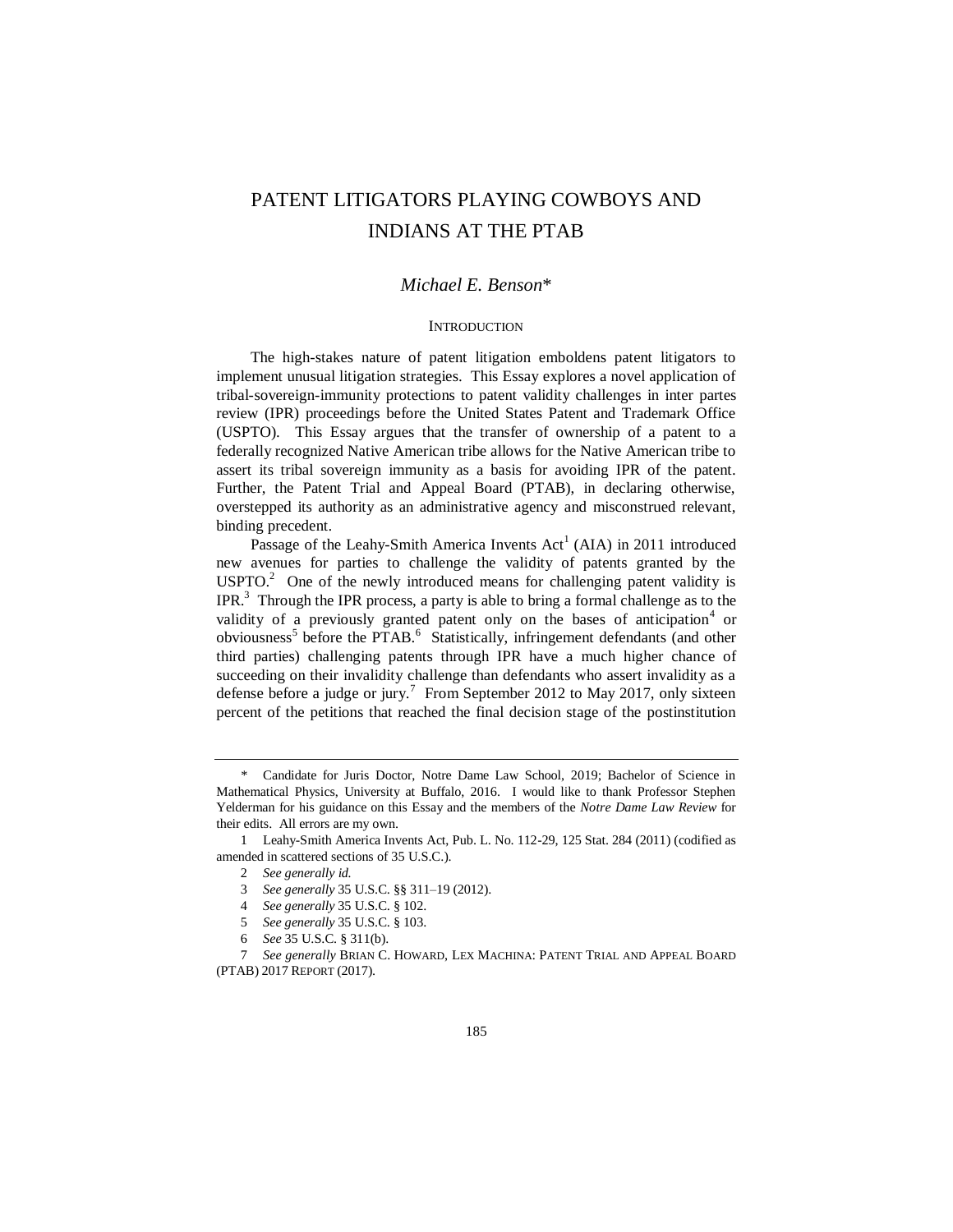trials before the PTAB resulted in all of the petitioned claims being upheld, while sixty-nine percent of the petitions that reached the final decision stage resulted in all of the petitioned claims being invalidated.<sup>8</sup>

Given the incredibly patent-unfriendly environment at the PTAB, it should come as no surprise that patent litigators fending off invalidity challenges sought ways to keep their contested patent claims from reaching the PTAB. This Essay concerns a new frontier of crafty strategy to keep patents from review by the PTAB—the invocation of tribal sovereign immunity to prevent the PTAB from obtaining (subject-matter) jurisdiction over the patent invalidity dispute.

Part I of this Essay provides background information about a current case in which the litigant has attempted to use tribal sovereign immunity in order to avoid an IPR proceeding before the PTAB. Part II provides a brief summary of the current relevant law (tribal, patent, administrative, etc.) pertaining to tribal sovereign immunity in the context of patent invalidity disputes before the PTAB and applies that law to the general issue of using tribal sovereign immunity in order to avoid IPR proceedings. Part III takes the pertinent law outlined in the previous section and addresses its specific application to the PTAB's decision in *Mylan Pharmaceuticals Inc. v. Saint Regis Mohawk Tribe*. 9 The Essay ends with a brief conclusion.

#### I. BACKGROUND

The litigation strategy uses a Native American tribe's inherent tribal sovereign immunity in order to assert immunity from suit as a defense to the tribunal's claim of jurisdiction over the case or adjudicative proceeding. A patent owner transfers the title and all rights in the patent to a Native American tribe. The Native American tribe then turns around and licenses the patent back to the previous patent owner. Thus, the Native American tribe becomes the rightful owner of the patent while the previous patent owner is allowed to continue to exploit the patent under the license agreement. Since the Native American tribe owns the patent, the tribe can assert its tribal sovereign immunity in order to avoid courtroom battles and administrative proceedings involving the patent. In order for a suit to be brought against a sovereign party, the sovereign party must consent to be sued.<sup>10</sup> If the sovereign party does not consent to the suit, a court (or administrative body) will lack jurisdiction over the proceeding and thus cannot permit the proceeding to advance.<sup>11</sup>

<sup>8</sup> *Id.* at 3–4 (calculating percentages of outcomes from the data provided in the report concerning PTAB trials that reach the final decision stage).

<sup>9</sup> *See* Mylan Pharm. Inc. v. Saint Regis Mohawk Tribe, Nos. IPR2016-01127 to -01132 (P.T.A.B. Feb. 23, 2018).

<sup>10</sup> *See* Kawananakoa v. Polyblank, 205 U.S. 349, 353 (1907).

<sup>11</sup> *See* FDIC v. Meyer, 510 U.S. 471, 475 (1994) ("Sovereign immunity is jurisdictional in nature.").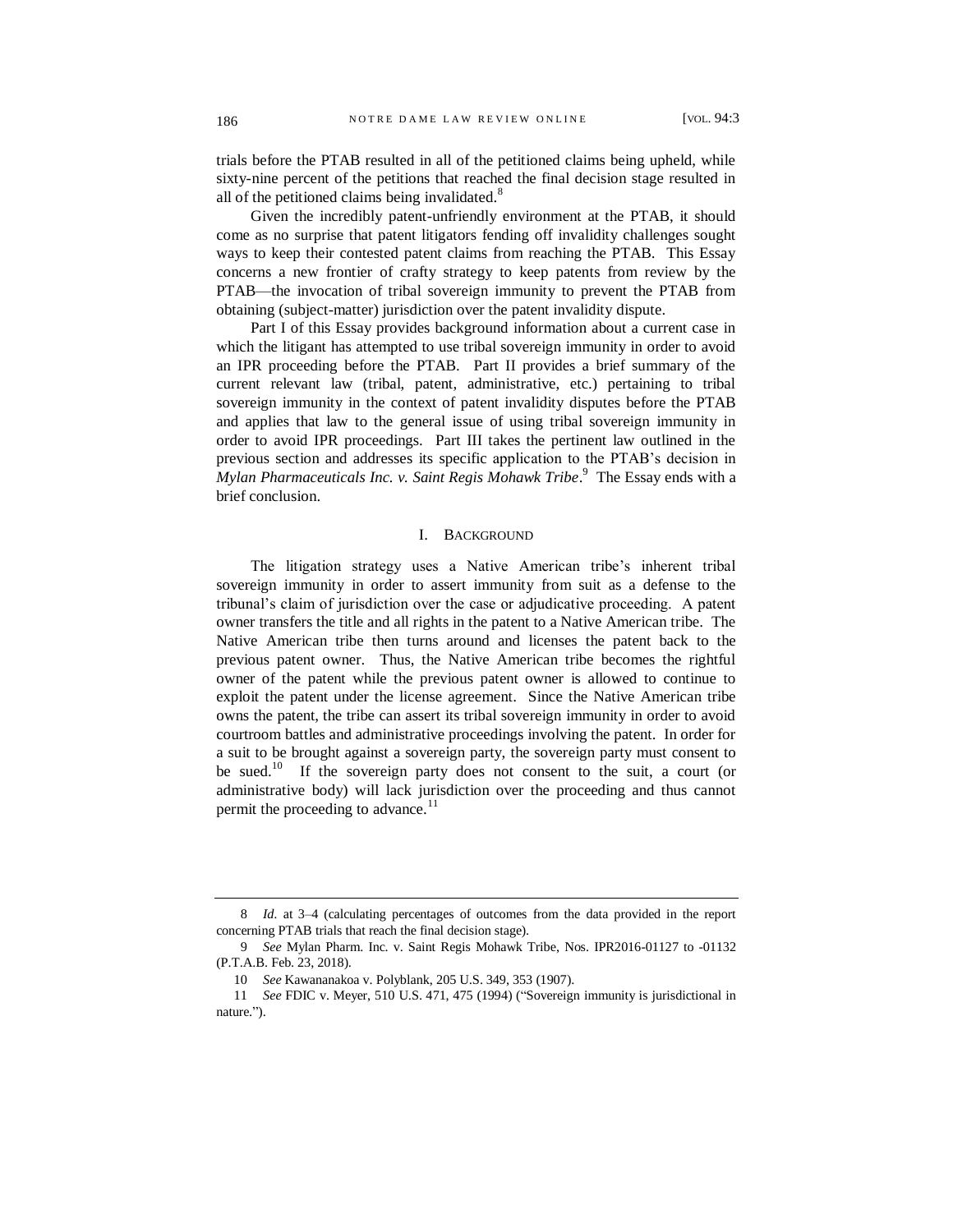# *A. Sovereign Immunity*

Sovereign immunity exists in at least four contexts: (1) state sovereign immunity, (2) federal sovereign immunity, (3) foreign sovereign immunity, and (4) tribal sovereign immunity.

Tribal sovereign immunity is the sovereign immunity retained by the federally recognized Native American tribes in the United States. Tribal sovereign immunity blends many of the aspects of the other forms of sovereign immunity, but tribal sovereign immunity also has some distinctive features. Unlike state sovereign immunity, tribal sovereign immunity can be restricted by treaty or through federal statute.<sup>12</sup> Congress has plenary power over the Native American tribes and can alter tribal sovereign immunity simply by passing a bill.<sup>13</sup> There is no commercial-activity exception to tribal sovereign immunity.<sup>14</sup> Thus, in that respect, tribal sovereign immunity is stronger than foreign sovereign immunity. However, since Congress can unilaterally alter tribal sovereign immunity, tribal sovereign immunity is necessarily weaker than state sovereign immunity. Though weaker, tribal sovereign immunity is more closely related and thus better analogized to state sovereign immunity as opposed to federal or foreign sovereign immunity.

Despite the differences between the four above-enumerated types of sovereign immunity, the courts often analogize between the different types of sovereign immunity and generally keep the "rules" regarding the different sovereign immunities the same or similar.

## *B. Facts of the Instant Case*

The tribal-sovereign-immunity patent litigation strategy was first used in a case involving Allergan, maker of the popular dry eye medication Restasis, and generic pharmaceutical manufacturers Mylan Pharmaceuticals, Teva Pharmaceuticals, and Akorn.<sup>15</sup>

Allergan sued various generic-drug manufacturers for patent infringement.<sup>16</sup> Allergan asserted that the generic-drug manufacturers had infringed on the patent Allergan held on a popular dry-eye medication, Restasis.<sup>17</sup> Once the generic-drug manufacturers had been sued, they responded by challenging the validity of Allergan's Restasis patent through the IPR process before the PTAB (at the same

<sup>12</sup> *See* Santa Clara Pueblo v. Martinez, 436 U.S. 49, 56 (1978).

<sup>13</sup> *Id.* at 56.

<sup>14</sup> *See* Michigan v. Bay Mills Indian Cmty., 572 U.S. 782, 789–90 (2014).

<sup>15</sup> *See* Andrew Westney, *Allergan Deal May Set Stage for More Tribal Patent Pacts*, LAW360 (Sept. 14, 2017), https://advance.lexis.com/api/permalink/4869c38a-391e-4d2b-a9ae-069eeb7f1389/?context=1000516.

<sup>16</sup> *See* Rachel Graf, *Allergan Transfers Restasis Patents to IPR-Immune Tribe*, LAW360 (Sept. 8, 2017), https://advance.lexis.com/api/permalink/d7ad5193-369d-4940-8906- 48b9beccb48c/?context=1000516.

<sup>17</sup> *Id.*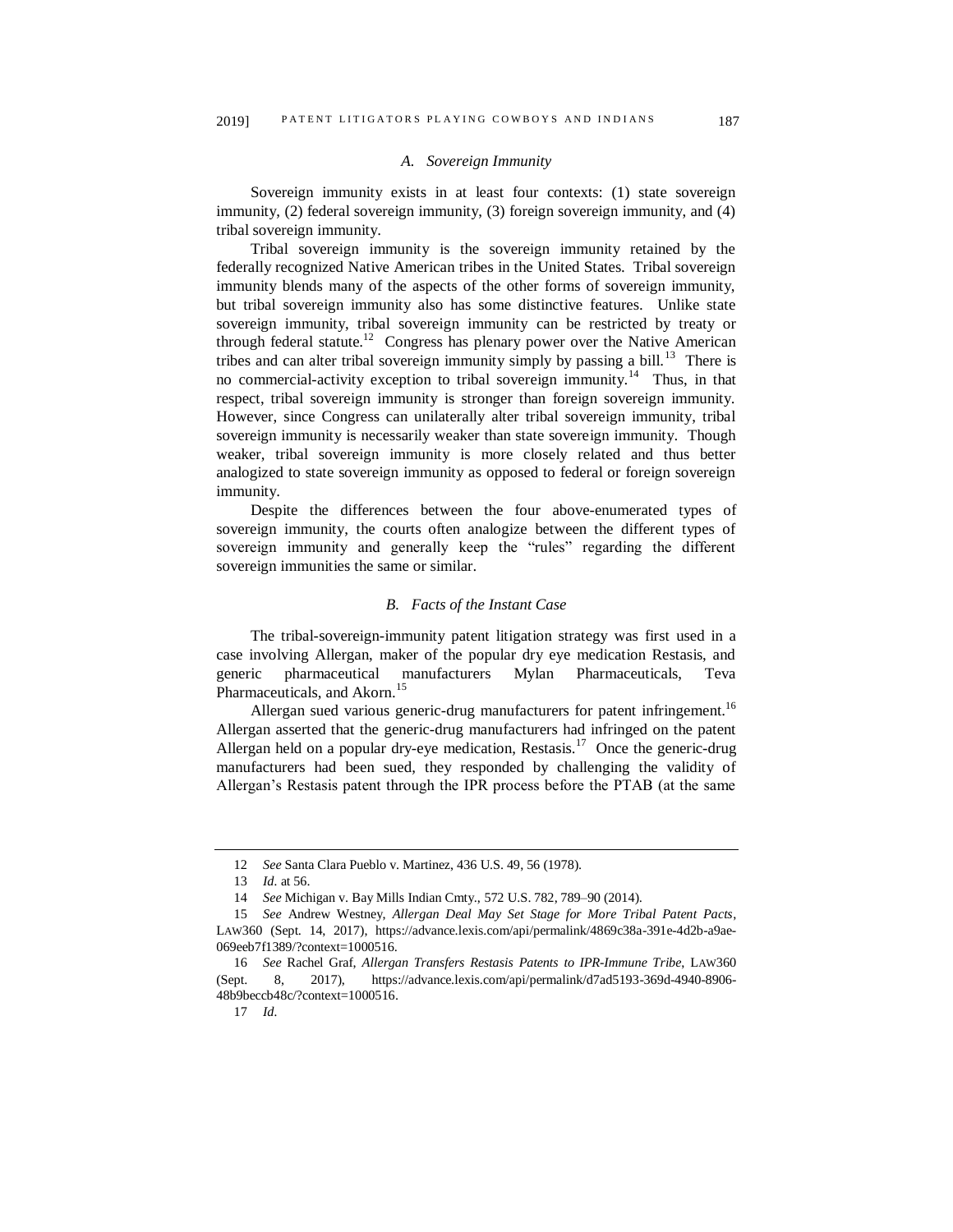time litigation was occurring in the Eastern District of Texas).<sup>18</sup> The crafty lawyers at Allergan were looking for a way to avoid IPR proceedings at all costs; they settled on a novel approach—using tribal sovereign immunity to take away the PTAB's jurisdiction in the case.<sup>19</sup>

Thus, Allergan crafted a deal with the Saint Regis Mohawk Tribe, a federally recognized Native American tribe.<sup>20</sup> Under the deal, "the patent titles were assigned to the St. Regis Mohawk tribe, with Allergan as the exclusive licensee. The tribe was paid \$13.75 million . . . and was eligible to receive \$15 million in annual royalties. In exchange, [the tribe] promised not to waive sovereign immunity before the PTAB. $2^{521}$  Based on the transfer and license back deal, Allergan asserted that the Saint Regis Mohawk Tribe's tribal sovereign immunity gave the tribe immunity from suit, thus protecting the Restasis patents from IPR by the PTAB.<sup>22</sup> The tribe agreed to waive their tribal sovereign immunity specifically for the federal district court so that the district court litigation could continue, thereby accomplishing Allergan's goal of keeping their invalidity battle in the courtroom.<sup>23</sup>

#### II. CURRENT STATE OF THE LAW AS APPLIED TO THE ALLERGAN CASE

This Part provides a brief overview of relevant caselaw from various fields of law implicated by the tribal-sovereign-immunity patent litigation strategy. The Sections are organized in such a way that each Section builds upon the last, culminating in a setup for the question this Essay addresses: Is tribal sovereign immunity a defense available in PTAB proceedings?

#### *A. Tribal Sovereign Immunity*

The portions of the long and storied history of tribal-sovereign-immunity jurisprudence that are relevant to the assertion of tribal sovereign immunity as a defense to suit can be concisely summed up by reference to two landmark Supreme Court cases.

First, in *Santa Clara Pueblo v. Martinez*,<sup>24</sup> the Court held that the members of the tribe had no cause of action to request declaratory and injunctive relief in federal court under the provisions of a particular act due to Congress not creating such causes of action under the  $act<sup>25</sup>$  In so holding, the Court stated, "Indian tribes have long been recognized as possessing the common-law immunity from suit

<sup>18</sup> *Id.*

<sup>19</sup> *See* Jenna Greene, *Psst . . . Want to Buy Some Sovereign Immunity?*, AM. LAW. (Oct. 18, 2017), https://advance.lexis.com/api/permalink/1ca69025-a72a-4e69-8b80- 738850780882/?context=1000516.

<sup>20</sup> *Id.*

<sup>21</sup> *Id.*

<sup>22</sup> *Id.*

<sup>23</sup> *Id.*

<sup>24</sup> 436 U.S. 49 (1978).

<sup>25</sup> *Id.* at 61–62.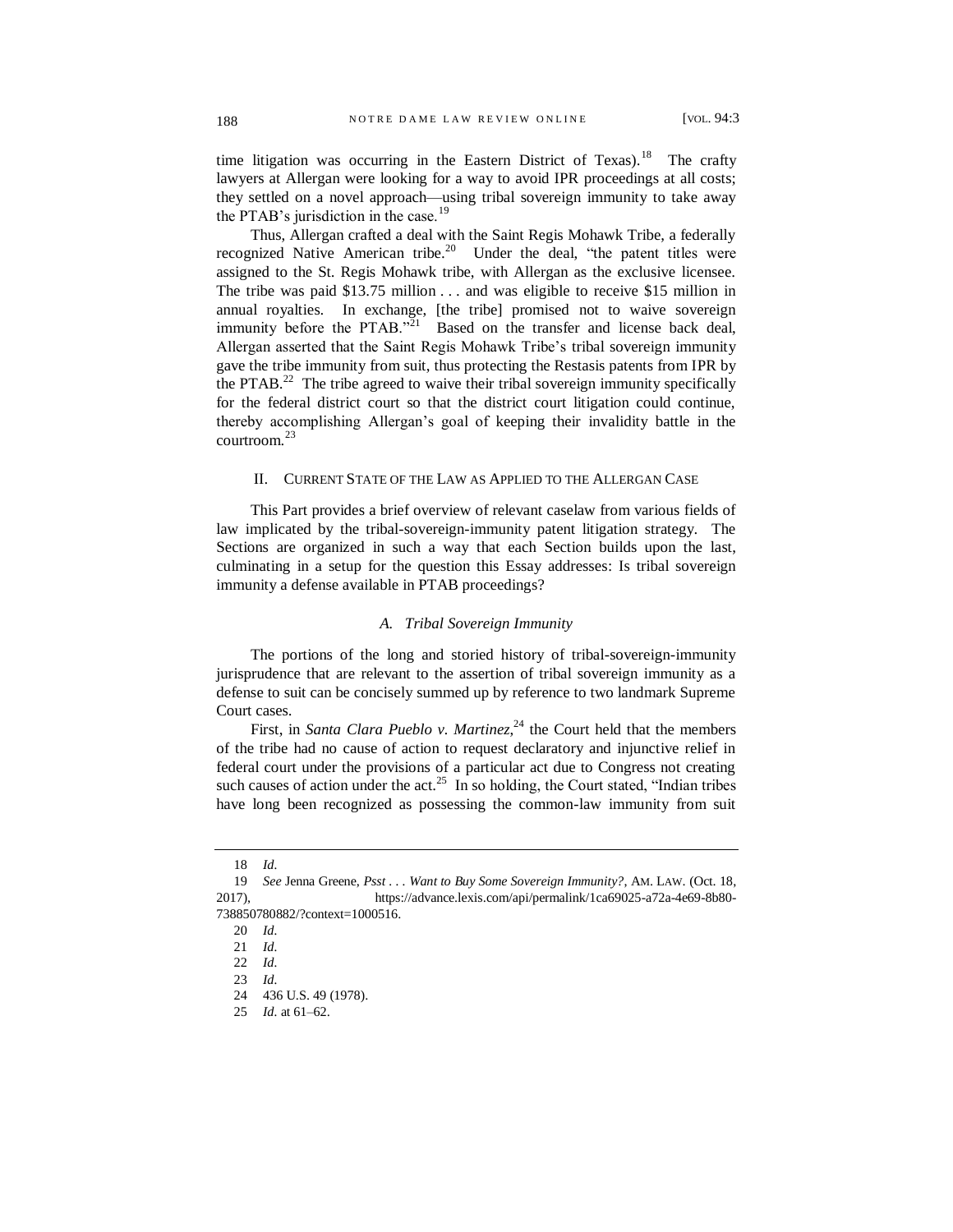traditionally enjoyed by sovereign powers."<sup>26</sup> Thus, the Court has repeatedly recognized the doctrine of tribal sovereign immunity as providing Native American tribes immunity from suit—just as those with other forms of sovereign immunity (foreign, state, etc.) are immune from suit.

Second, in *Kiowa Tribe of Oklahoma v. Manufacturing Technologies, Inc.* the tribe asserted that the court lacked jurisdiction over the case on the basis of the tribe's sovereign immunity from suit.<sup>27</sup> The Supreme Court agreed with the tribe and held, "[a]s a matter of federal law, an Indian tribe is subject to suit only where Congress has authorized the suit or the tribe has waived its immunity."<sup>28</sup> Here, the Court reaffirmed the doctrine of tribal sovereign immunity and provided only two scenarios under which a tribe loses it sovereign immunity—(1) where Congress has limited the tribe's sovereign immunity and allowed for a party to sue the tribe and (2) where the tribe itself has waived its sovereign immunity and consented to suit.

Importantly, the Supreme Court recognizes the doctrine of tribal sovereign immunity and, further, relates tribal sovereign immunity to other forms of sovereign immunity. Additionally, the Supreme Court has only recognized two scenarios under which a tribe may not assert its tribal sovereign immunity, namely, when Congress waives the tribe's sovereign immunity and when the tribe itself waives its own sovereign immunity.

#### *B. Waiver of Tribal Immunity*

The Supreme Court has introduced additional restrictions on the scenarios under which a tribe may not assert tribal sovereign immunity, further narrowing the circumstances under which tribal sovereign immunity is waived.

In *United States v. United States Fidelity & Guaranty Co.*, the Court held, "without congressional authorization" the "Indian Nations are exempt from suit."<sup>29</sup> Thus, the Court took the position that, unless Congress has "authorized" the waiving of the tribal sovereign immunity, the tribe is immune from suit. In other words, the default position is that the tribe is immune from suit unless Congress takes an affirmative step to waive the tribe's sovereign immunity.

In *United States v. King*, the Court addressed a question of the sovereign immunity of the United States.<sup>30</sup> Though not directly a tribal-sovereign-immunity case, the principle of *King* should be informative since, under *Santa Clara Pueblo v. Martinez*, tribal sovereign immunity is just like any other kind of sovereign

<sup>26</sup> *Id.* at 58; *see also* Puyallup Tribe, Inc. v. Dept. of Game, 433 U.S. 165, 172 (1977); United States v. U.S. Fid. & Guar. Co., 309 U.S. 506, 512 (1940); Turner v. United States, 248 U.S. 354, 358 (1919).

<sup>27</sup> 523 U.S. 751, 754 (1998).

<sup>28</sup> *Id.* at 754; *see also* Three Affiliated Tribes of the Fort Berthold Reservation v. Wold Eng'g, P.C., 476 U.S. 877, 891 (1986); *Martinez*, 436 U.S. at 58; *U.S. Fid. & Guar. Co.*, 309 U.S. at 512.

<sup>29</sup> *U.S. Fid. & Guar. Co.*, 309 U.S. at 512.

<sup>30</sup> *United States v. King*, 395 U.S. 1, 4 (1969).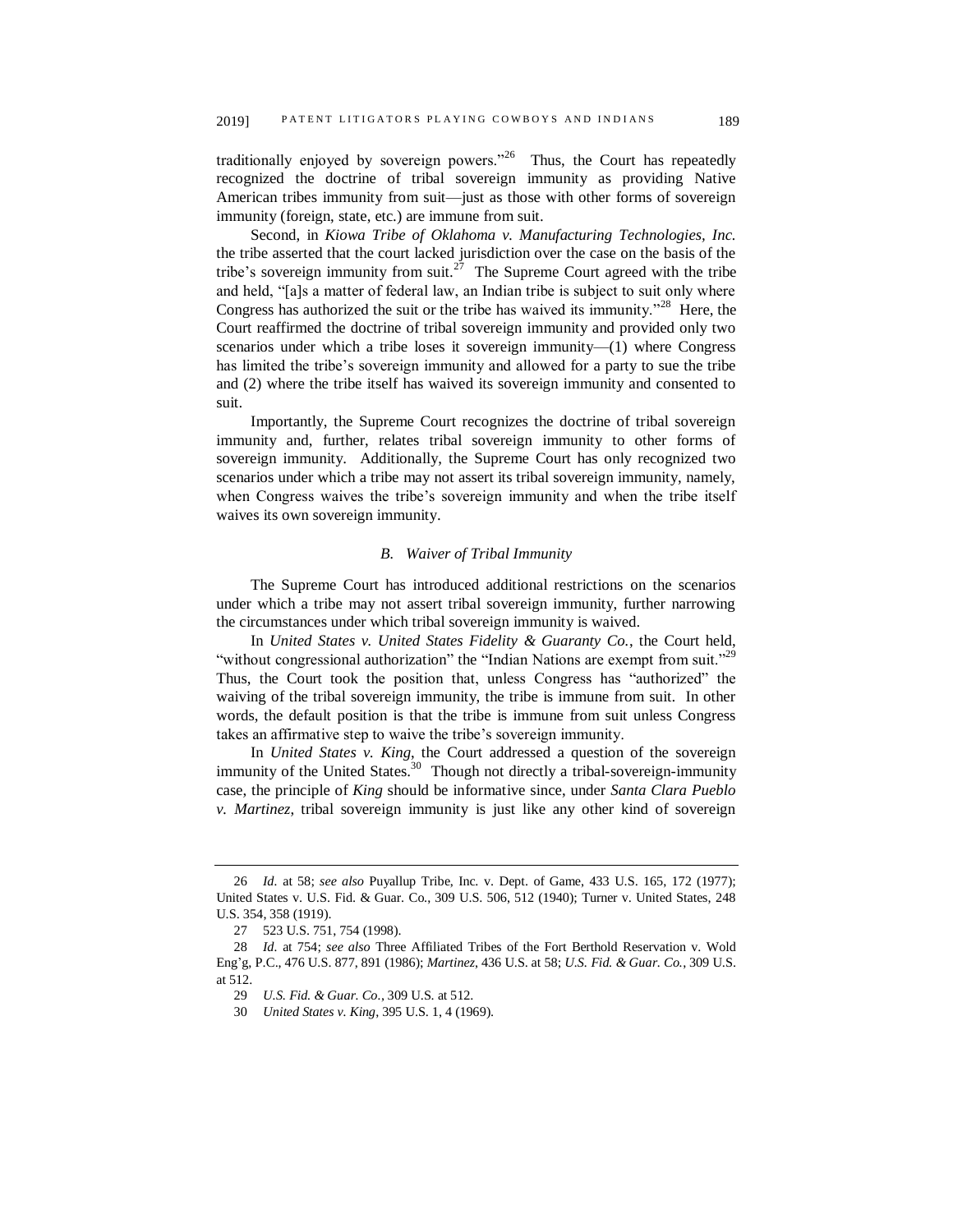immunity.<sup>31</sup> In *King*, the Court held that the waiver of sovereign immunity "cannot be implied but must be unequivocally expressed."<sup>32</sup> Combining the holding of *United States Fidelity & Guaranty Co.* and *King* provides the principle that tribal sovereign immunity must be expressly and unequivocally waived; a tribe's sovereign immunity cannot be impliedly waived.

Congress affirmed and further elaborated upon this principle in *United States v. Wheeler*. 33 In *Wheeler*, the Court held that, "until Congress acts, the tribes retain their existing sovereign powers" and, accordingly, the court lacks subject-matter jurisdiction over the tribe. $34$  Thus, for Congress to waive or abrogate tribal sovereign immunity, Congress must perform some kind of affirmative action expressly and unequivocally waiving the tribe's sovereign immunity—such as passing a bill containing language to that effect. If Congress does not follow the previously enumerated requirements for waiving tribal sovereign immunity, it is the default position that the doctrine of tribal sovereign immunity applies to the suit.

#### *C. The Leahy-Smith America Invents Act Does Not Waive Tribal Immunity*

Given that the tribal-sovereign-immunity jurisprudence requires that Congress expressly and unequivocally waive tribal sovereign immunity in order to abrogate a tribe's right to assert sovereign immunity, it is appropriate to examine the statute that creates the IPR process to see if Congress anywhere expressly and unequivocally waived tribal sovereign immunity. If Congress intended to waive a tribe's right to assert its sovereign immunity in IPR proceedings, one would imagine that the express and unequivocal waiver would be found in the statutory language that created IPR. However, nowhere in the Leahy-Smith America Invents Act do the words "tribe," "sovereign," or "immunity" appear.<sup>35</sup> Congress has not expressly and unequivocally abrogated a tribe's right to assert its sovereign immunity in an IPR proceeding.

#### *D. No Constructive Waiver of Tribal Sovereign Immunity*

Despite the Court's clear (and repeatedly asserted) stance that waivers of tribal sovereign immunity must be express and unequivocal, litigants have attempted to erode the doctrine of tribal sovereign immunity by insisting that tribal sovereign immunity can be waived "constructively."

*Bassett v. Mashantucket Pequot Tribe*<sup>36</sup> involved a copyright issue. Though the case is not directly on point, the various intellectual-property disciplines

<sup>31</sup> *See Martinez*, 436 U.S. at 58.

<sup>32</sup> *King*, 395 U.S. at 4; *see also* United States v. Testan, 424 U.S. 392, 399 (1976).

<sup>33</sup> 435 U.S. 313 (1978).

<sup>34</sup> *Id.* at 323–24; *see also* FDIC v. Meyer, 510 U.S. 471, 475 (1994); Ferguson v. SMSC Gaming Enter., 475 F. Supp. 2d 929, 931 (D. Minn. 2007).

<sup>35</sup> *See* Leahy-Smith America Invents Act, Pub. L. No. 112-29, 125 Stat. 284 (2011) (codified as amended in scattered sections scattered sections of 35 U.S.C.).

<sup>36</sup> 204 F.3d 343 (2d Cir. 2000).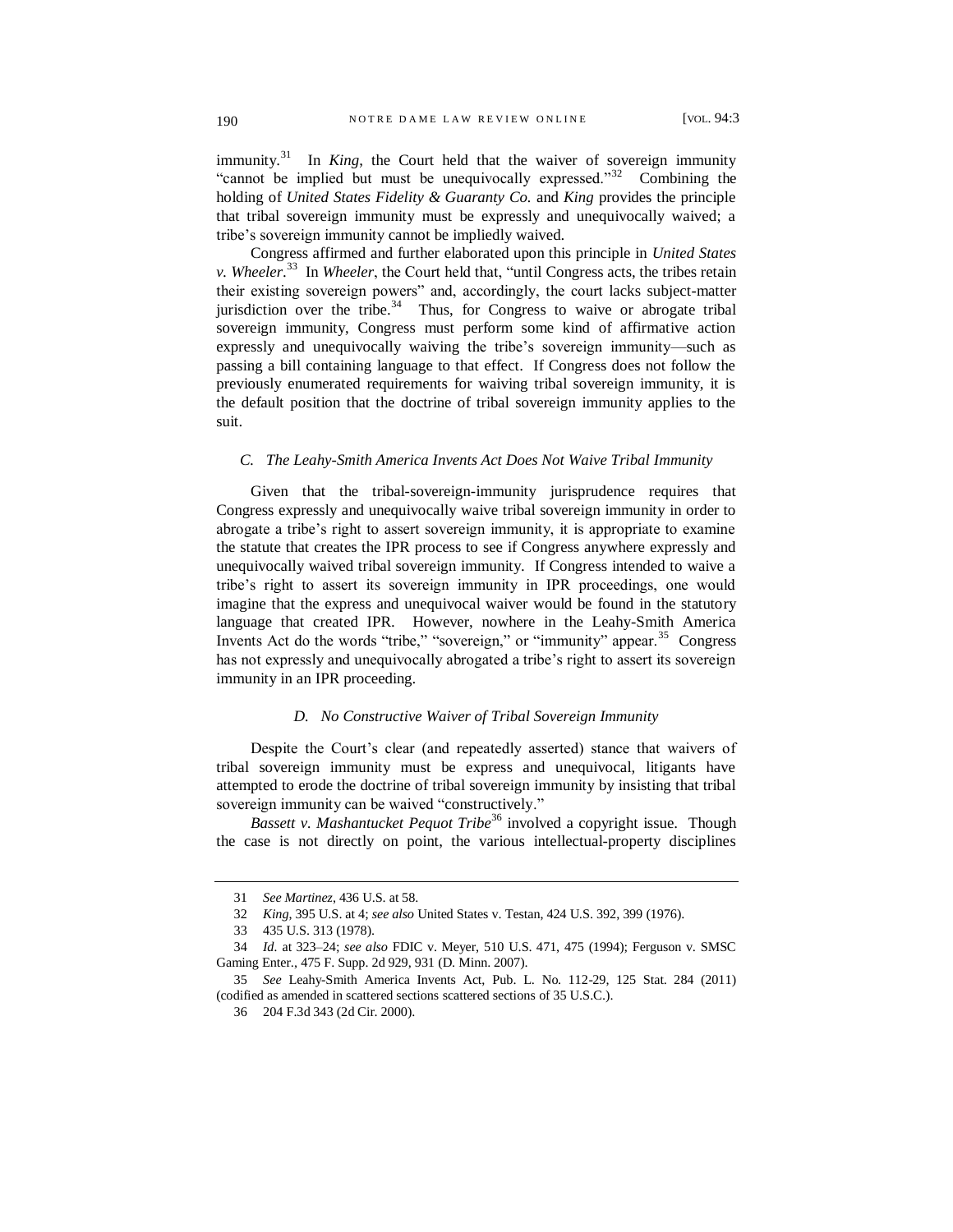borrow from each other often enough that it is relevant to analyze how copyright law handles the same or similar issues faced in patent law. There, the court held:

 Applying *Santa Clara Pueblo* and *Kiowa Tribe* to this dispute convinces us that the Tribe is immune from suit on . . . copyright claims. Nothing on the face of the Copyright Act . . . subject[s] tribes to the jurisdiction of the federal courts in civil actions . . . and a congressional abrogation of tribal immunity cannot be implied . . . . *Kiowa Tribe* makes clear that tribal immunity extends to these activities, and that a tribe does not waive its immunity merely by participating in them. . . . [T]he fact that a statute applies to Indian tribes does not mean that Congress abrogated tribal immunity in adopting it.<sup>3</sup>

Importantly, the court recognizes that Congress must expressly waive tribal sovereign immunity and that simply participating in some congressionally regulated activity does not somehow constructively or impliedly waive a tribe's right to assert sovereign immunity from suit. But the court goes even further and boldly states that a statute does not abrogate a tribe's sovereign immunity just because the statute applies to the tribe—there still exists the requirement that Congress expressly and unequivocally waive the tribal sovereign immunity.

Like *Bassett*, *Vas-Cath, Inc. v. Curators of the University of Missouri*<sup>38</sup> is not directly on point. *Vas-Cath* involves state sovereign immunity and discusses how state sovereign immunity interacts with the federal patent system.<sup>39</sup> The Federal Circuit held, "[i]t is established that a state's participation in the federal patent system does not of itself waive immunity in federal court with respect to patent infringement by the state."<sup>40</sup> It appears that the Federal Circuit in *Vas-Cath* applied the same principle expressed in *Bassett*—namely that mere participation in a congressionally regulated system (e.g., patent system) is not enough to find a waiver of sovereign immunity.<sup>41</sup>

Further, the court in *Vas-Cath* foreshadowed potential problems with agency proceedings. Citing to *Federal Maritime Commission v. South Carolina State*  Ports Authority,<sup>42</sup> the court discussed an "analogy between some agency proceedings and civil litigation . . . to preserve the immunity of the non-consenting state in the agency proceeding."<sup>43</sup> The Federal Circuit's decision in *Xechem International, Inc. v. University of Texas M.D. Anderson Cancer Center* stands for

<sup>37</sup> *Id.* at 357 (citations omitted) (internal quotation marks omitted); *see also* Fla. Paraplegic, Ass'n v. Miccosukee Tribe, 166 F.3d 1126, 1129–33 (11th Cir. 1999); Meyer v. Accredited Collection Agency Inc., No. 1:13CV444, 2016 WL 379742, at \*4 (S.D. Miss. Jan. 29, 2016); J.L. Ward Assocs., Inc. v. Great Plains Tribal Chairmen's Health Bd., 842 F. Supp. 2d 1163, 1178 (D.S.D. 2012).

<sup>38</sup> 473 F.3d 1376 (Fed. Cir. 2007).

<sup>39</sup> *Id.* at 1378–80.

<sup>40</sup> *Id.* at 1381; *see also* Fla. Prepaid Postsecondary Educ. Expense Bd. v. Coll. Sav. Bank, 527 U.S. 627 (1999) (holding that Congress did not do away with the states' sovereign immunity with respect to patent infringement suits).

<sup>41</sup> *See also* Biomedical Patent Mgmt. Corp. v. Cal., Dep't of Health Servs., 505 F.3d 1328, 1343 (Fed. Cir. 2007).

<sup>42</sup> 535 U.S. 743 (2002).

<sup>43</sup> *Vas-Cath*, 473 F.3d at 1382.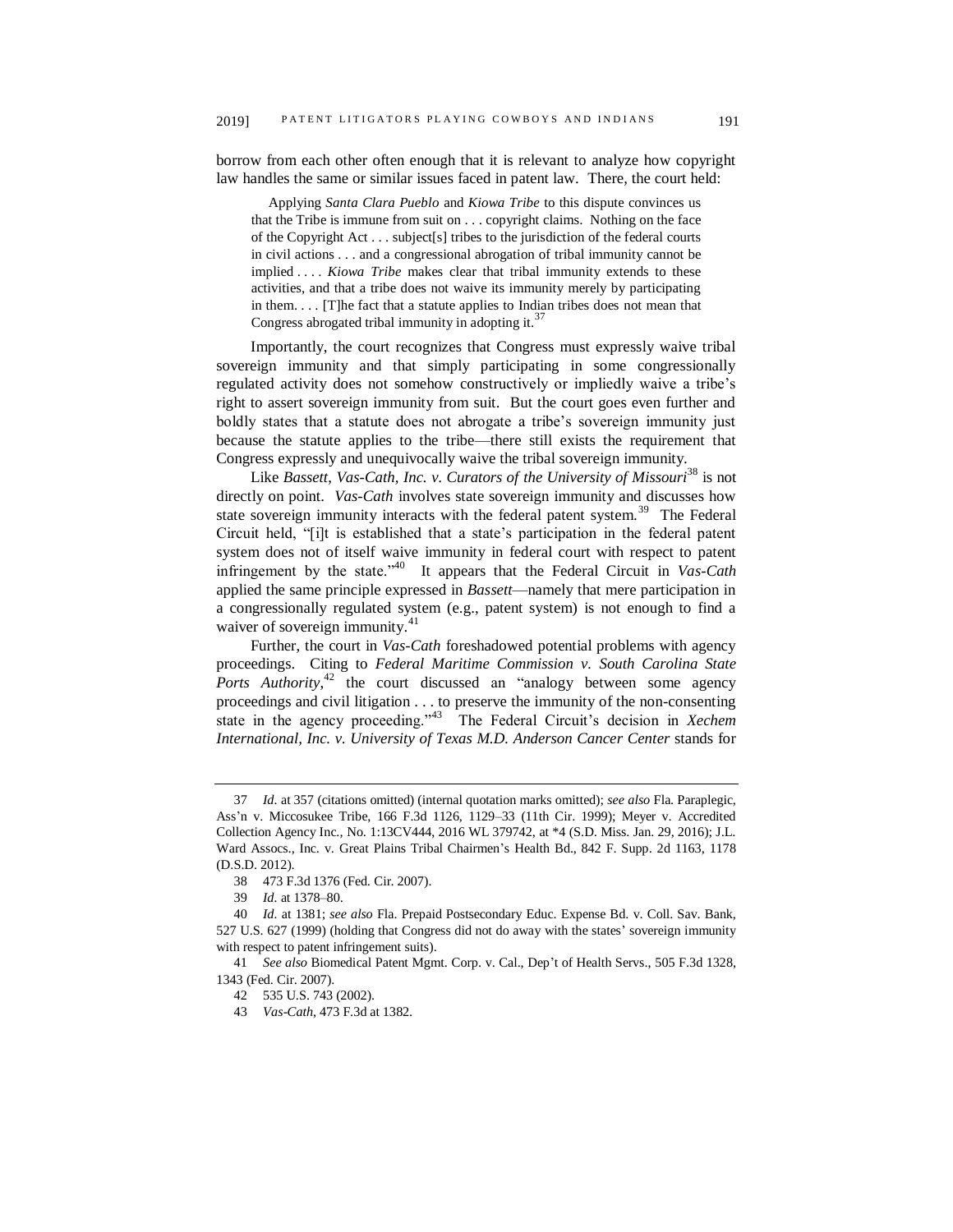largely the same proposition, again for state sovereign immunity.<sup>44</sup> There, the court held, "the argument must be rejected that a state's entry into the patent system is a constructive waiver of immunity for actions in federal court against the state under the patent law."<sup>45</sup>

Just as for federal and state sovereign immunity, there is no constructive (or implied) waiver of tribal sovereign immunity. Tribal sovereign immunity must be expressly and unequivocally waived. Further, participation in a statutorily regulated system does not constitute an express, unequivocal waiver. Some kind of affirmative action must be taken for the tribe's sovereign immunity to be waived.

#### *E. No Commercial-Activity Exception to Tribal Immunity*

Though this Essay compares tribal sovereign immunity with the other forms of sovereign immunity, it is important to note that tribal sovereign immunity differs from foreign sovereign immunity in at least one noteworthy way—namely, there is no commercial-activity exception that applies to tribal sovereign immunity.

In *Intel Corp. v. Commonwealth Scientific & Industrial Research Organisation*, the Federal Circuit held that Commonwealth Scientific & Industrial Research Organisation "is not entitled to claim immunity under the Foreign Sovereign Immunities Act ('FSIA'), 28 U.S.C. §§ 1602–1611, because the 'commercial activity' exception applies."<sup>46</sup> As explained by the Federal Circuit, there is a statute (the FSIA) that expressly waives foreign sovereign immunity when foreign sovereigns participate in "commercial activity."<sup>47</sup> That statute is an example of Congress expressly and unequivocally waiving sovereign immunity for a particular group.

No such commercial-activity exception exists for tribal sovereign immunity. This principle was unambiguously announced in *Home Bingo Network v. Multimedia Games, Inc.*<sup>48</sup> In *Home Bingo*, the court held that "absent waiver, the [tribe] is entitled to immunity. This is true regardless of whether the [tribe] may have been engaging in activity off the reservation or whether the activity is commercial in nature."<sup>49</sup> The court explained that, unlike for foreign sovereign immunity, there is no commercial-activity exception that waives tribal sovereign immunity.

<sup>44</sup> 382 F.3d 1324 (Fed. Cir. 2004).

<sup>45</sup> *Id.* at 1331; *see also* Coll. Sav. Bank v. Fla. Prepaid Postsecondary Educ. Expense Bd., 527 U.S. 666, 682 (1999).

<sup>46</sup> 455 F.3d 1364, 1366 (Fed. Cir. 2006).

<sup>47</sup> *Id.* at 1369 (quoting 28 U.S.C. § 1605(a)(2) (2006)).

<sup>48</sup> Home Bingo Network v. Multimedia Games, Inc., No. 1:05-CV-0608, 2005 WL 2098056, at \*1 (N.D.N.Y. Aug. 30, 2005).

<sup>49</sup> *Id.* at \*1; *see also* Okla. Tax Comm'n v. Citizen Band Potawatomi Indian Tribe of Okla., 498 U.S. 505, 509 (1991); Bassett v. Mashantucket Pequot Tribe, 204 F.3d 343, 357 (2d Cir. 2000).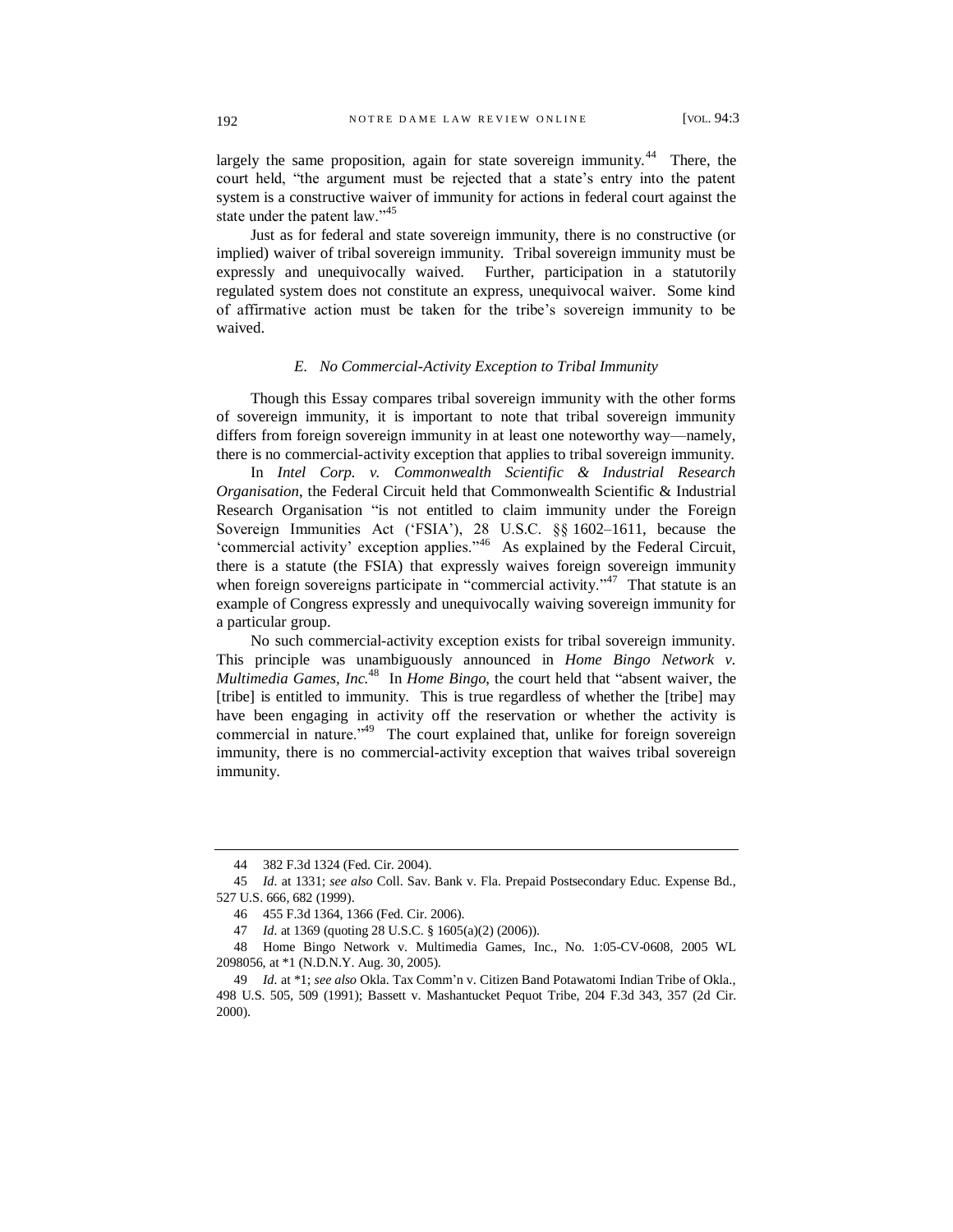Since there is no commercial-activity exception for tribal sovereign immunity, tribal sovereign immunity should be understood to be "stronger" than foreign sovereign immunity—at least in the commercial aspect of the immunity.

#### *F. Sovereign Immunity Is Available in Patent Infringement Actions*

It is clear that tribal sovereign immunity cannot be waived simply by participating in a statutorily regulated system. However, sovereign-immunity jurisprudence further specifies that sovereign immunity is available (and has successfully been used) in patent infringement actions.

In *Florida Prepaid Postsecondary Education Expense Board v. College Savings Bank*, the Court was dealing with the Patent and Plant Variety Protection Remedy Clarification Act ("Patent Remedy Act").<sup>50</sup> Through the Patent Remedy Act, Congress amended the patent laws—expressly abrogating states' sovereign immunity in patent infringement suits.<sup>51</sup> Specifically, the Court dealt with "state infringement of patents and the use of sovereign immunity to deny patent owners compensation for the invasion of their patent rights." $52$  Congress sought to remedy this violation of the Fourteenth Amendment by preventing the states from asserting sovereign immunity in patent infringement suits.<sup>53</sup> The Court held that although the language in the statute was clear (express and unambiguous), Congress does not have the power to give such a statute the force of law following the Court's decision in *Seminole Tribe*. 54 Similarly, in other cases, the court has found that sovereign immunity applies to patent infringement actions.<sup>55</sup>

A key difference to be noted here: Native American tribes do not enjoy the same kinds of constitutional protections afforded to the states. Had the Patent Remedy Act been targeting tribal sovereign immunity and not state sovereign immunity, the statute would (very likely) not have run into the same kinds of problems. That being said, the above-noted cases are presented simply to clearly illustrate the point that sovereign immunity is available as a litigation technique and has been used successfully in patent infringement litigation in the past.

#### *G. Sovereign Immunity Is Available in Administrative Proceedings*

Decades of sovereign-immunity jurisprudence establishes that sovereign immunity can be asserted to provide immunity from a suit brought before a court (or some other judicial tribunal). However, can sovereign immunity be asserted for the same effect in cases involving adjudication before administrative agencies?

<sup>50</sup> *See* 527 U.S. 627, 630–31 (1999).

<sup>51</sup> *Id.* at 630.

<sup>52</sup> *Id.* at 640.

<sup>53</sup> *See id.*

<sup>54</sup> *See id.* at 647–48. *See generally* Seminole Tribe of Fla. v. Florida, 517 U.S 44 (1996).

<sup>55</sup> *See* Xechem Int'l, Inc. v. Univ. of Tex. M.D. Anderson Cancer Ctr., 382 F.3d 1324 (Fed. Cir. 2004) (holding that immunity applies to 35 U.S.C. § 256 action); *see also* Tegic Commc'ns Corp. v. Bd. of Regents of Univ. of Tex. Sys., 458 F.3d 1335 (Fed. Cir. 2006) (holding that immunity applies to diversity-jurisdiction action raising Title 35 challenges).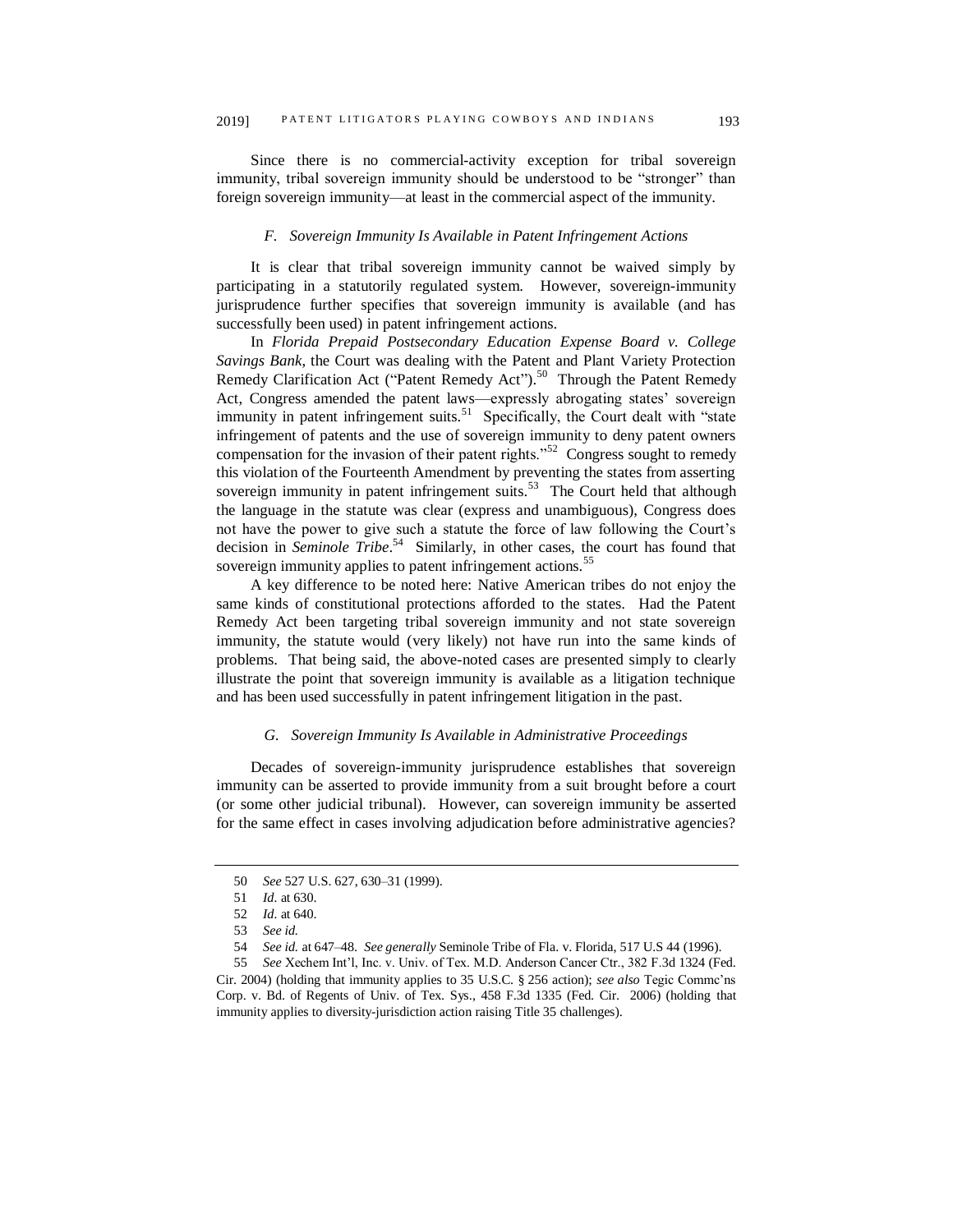The Supreme Court decision in *Federal Maritime Commission v. South Carolina State Ports Authority* answered that question in the affirmative. 56

In *Federal Maritime Commission*, Maritime Services filed a complaint with an administrative agency, the Federal Maritime Commission, asserting that South Carolina State Ports Authority, an arm of the State of South Carolina, had violated a statute that the Federal Maritime Commission was charged with enforcing.<sup>57</sup> Through adjudicatory proceedings, the Federal Maritime Commission held that South Carolina State Ports Authority's state sovereign immunity applied only to proceedings before judicial tribunals (i.e., courts) and did not apply to adjudicatory proceedings before executive agencies.<sup>58</sup> Both the Fourth Circuit and the Supreme Court disagreed.<sup>59</sup>

The Supreme Court noted that neither the United States nor the Federal Maritime Commission disputed the Fourth Circuit's assertion that administrative adjudication "walks, talks, and squawks like a lawsuit" and thus held that the adjudication should be treated as such when deciding if state sovereign immunity immunizes the South Carolina State Ports Authority from suit.<sup>60</sup> Further, the Court held that "[g]iven . . . the strong similarities between [administrative] proceedings and civil litigation, ... state sovereign immunity bars [an agency] from adjudicating complaints filed by a private party against a nonconsenting State.<sup>"61</sup> Thus, so long as the administrative agency's adjudicatory proceedings are similar enough to suits heard in actual judicial tribunals—state sovereign immunity applies.

The case provides no direct guidance on two important questions: (1) Can state sovereign immunity apply specifically to adjudicative proceedings before the PTAB? And, (2) if state sovereign immunity applies to adjudicative proceedings before the PTAB, does tribal sovereign immunity apply to adjudicative proceedings before the PTAB? Though unanswered by *Federal Maritime Commission*, the Supreme Court's holding in the case certainly provides highly persuasive precedent pointing to affirmative answers to both questions.

#### *H. Sovereign Immunity Is Available in PTAB Proceedings*

Following the Supreme Court's clear guidance in *Federal Maritime Commission*, it appears that the PTAB (reluctantly) agrees that state sovereign immunity (under the Eleventh Amendment) is applicable to IPR cases before the PTAB. However, the PTAB introduces one (huge) caveat—waiver.

In *Ericsson Inc. v. Regents of the University of Minnesota*, the PTAB reiterated that state sovereign immunity (under the Eleventh Amendment) is

<sup>56</sup> 535 U.S. 743, 750–51 (2002).

<sup>57</sup> *See id.* at 747–48.

<sup>58</sup> *Id.* at 747.

<sup>59</sup> *Id.* at 747–48.

<sup>60</sup> *Id.* at 751, 757, 760.

<sup>61</sup> *Id.* at 760.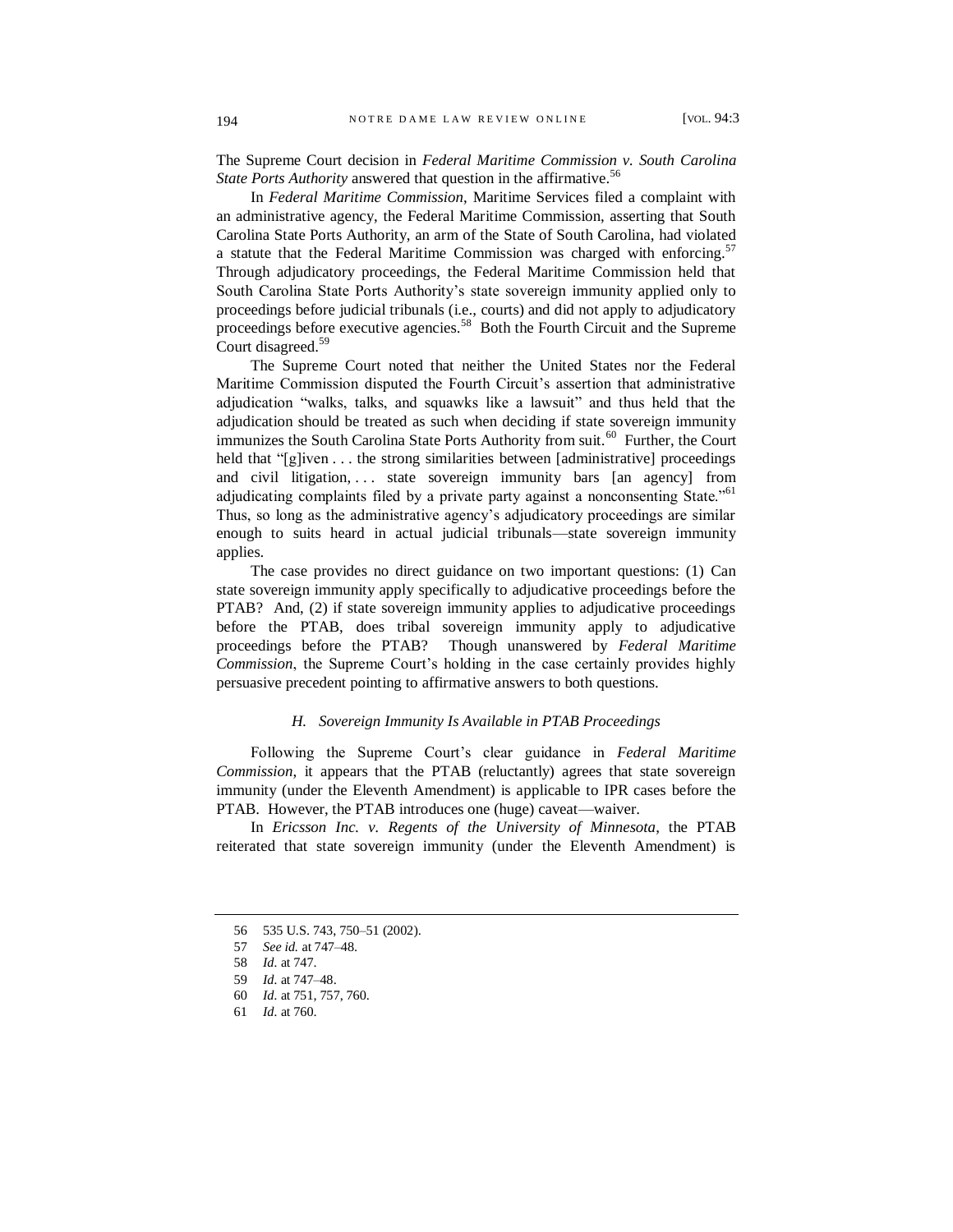available as a defense in IPR cases.<sup>62</sup> Specifically the Board stated, "[t]he Board has previously determined that Eleventh Amendment immunity is available to States as a defense in an *inter partes* review proceeding."<sup>63</sup> Thus it is clear that the PTAB, in general, recognizes (and has recognized in the past) that a patent owner may assert state sovereign immunity as a defense in IPR proceedings. If the PTAB has in the past recognized that state sovereign immunity is applicable in IPR cases, then how can the PTAB claim that tribal sovereign immunity is inapplicable in IPR proceedings? It is inconsistent to allow state sovereign immunity as a defense in IPR proceedings but not allow tribal sovereign immunity as a defense.

Further, in *Ericsson*, the Board stated, "[i]n keeping with *Vas-Cath*, we determine that *inter partes* reviews, like interferences, are similar to court proceedings . . . . [The] Patent Owner, therefore, is entitled to rely on its Eleventh Amendment immunity in *inter partes* reviews."<sup>64</sup> Not only did the Board agree that state sovereign immunity is an applicable defense in IPR proceedings, but the Board stated that the reason state sovereign immunity is an applicable defense in IPR proceedings is because IPR proceedings are similar to civil litigation echoing the sentiment stated in *Federal Maritime Commission*.

Despite finding that state sovereign immunity is a generally applicable defense in IPR cases before the PTAB, the Board in *Ericsson* found that the University of Minnesota had waived its state-sovereign-immunity defense by filing an infringement action in federal court.<sup>65</sup> The Board stated, "it is reasonable to view a State that files a patent infringement action as having consented to an *inter*  partes review of the asserted patent."<sup>66</sup> There, the Board was either acting in spite of or in willful blindness to Supreme Court precedent.<sup>67</sup> Participation in the federal patent system does not amount to a waiver of sovereign immunity.<sup>68</sup>

The PTAB has established that sovereign immunity is a defense that is available in PTAB proceedings, but (incorrectly) subject to waiver. However, the PTAB has not squarely addressed the question of whether tribal sovereign immunity, specifically, is a defense available in PTAB proceedings.

#### III. DECONSTRUCTING THE PTAB'S DECISION IN THE ALLERGAN CASE

Despite the overwhelming precedent detailed above, the PTAB disagrees that tribal sovereign immunity is an available defense in IPR proceedings. Specifically, in *Mylan Pharmaceuticals Inc. v. Saint Regis Mohawk Tribe*, <sup>69</sup> the PTAB held,

<sup>62</sup> *See* Ericsson Inc. v. Regents of Univ. of Minn., Nos. IPR2017-01186, -01197, -01200, - 01213, -01214, -01219, 2017 WL 6517563, at \*2 (P.T.A.B. Dec. 19, 2017).

<sup>63</sup> *Id.*

<sup>64</sup> *Id.*

<sup>65</sup> *Id.* at \*3.

<sup>66</sup> *Id.*

<sup>67</sup> *See supra* Sections II.B, II.D.

<sup>68</sup> *See* Xechem Int'l., Inc. v. Univ. of Tex. M.D. Anderson Cancer Ctr., 382 F.3d 1324, 1331 (Fed. Cir. 2004); *see also* Coll. Sav. Bank v. Fla. Prepaid Postsecondary Educ. Expense Bd., 527 U.S. 666, 682 (1999).

<sup>69</sup> Nos. IPR2016-01127 to -01132 (P.T.A.B. Feb. 23, 2018).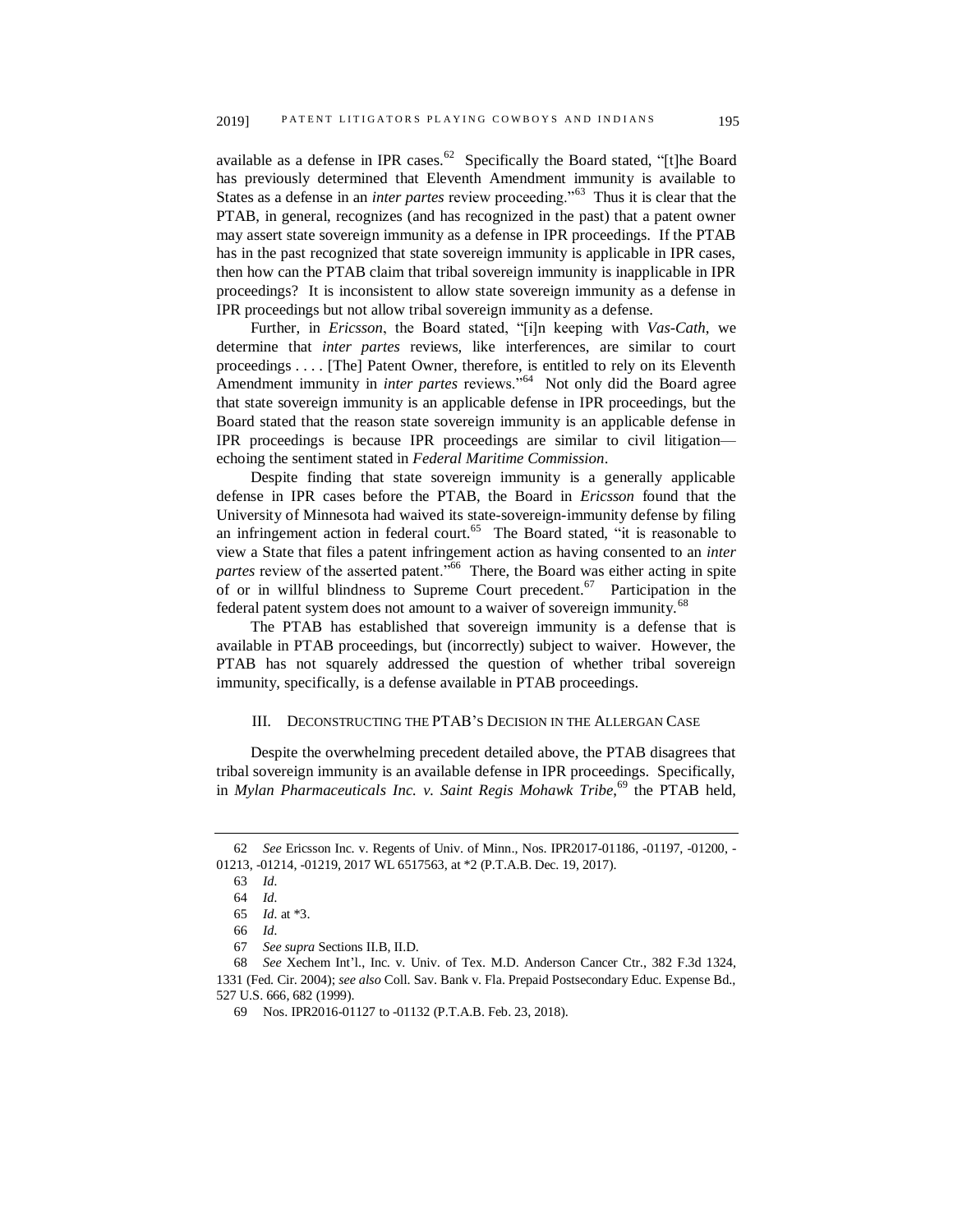inter alia, that tribal sovereign immunity did not apply as a defense in the case and thus denied the Saint Regis Mohawk Tribe's motion to terminate the adjudication.<sup>70</sup> The decision the PTAB reached cannot be correct. Below, each of the theories that the PTAB set forth supporting their decision to find in favor of Mylan Pharmaceuticals are addressed and countered.

In *Mylan Pharmaceuticals*, the PTAB rested their decision on arguments that can broadly be sorted into two categories. First, the PTAB found that the Saint Regis Mohawk Tribe did not establish that tribal sovereign immunity should apply to the PTAB proceedings.<sup>71</sup> This line of argumentation will be referred to as the "no precedent" argument. Second, the PTAB found, independent and regardless of their no precedent argument, that the case before the PTAB could continue (i.e., the Saint Regis Mohawk Tribe's motion to terminate should be denied) because Allergan "retained ownership" of the patents in dispute.<sup>72</sup> This line of argumentation will be referred to as the "not an indispensable party" argument. Though the PTAB presents two different arguments for why the Saint Regis Mohawk Tribe's motion to terminate was denied, $^{73}$  neither of the justifications hold up under scrutiny. Additionally, the PTAB's decision creates a fundamental separation of powers issue.

#### *A. Addressing the PTAB's "No Precedent" Argument*

The PTAB denied the Saint Regis Mohawk Tribe's motion to terminate utilizing a "no precedent" argument.<sup>74</sup> The PTAB criticized the Saint Regis Mohawk Tribe's reliance on *Federal Maritime Commission.* 75 The PTAB stated, "[t]he Tribe and its supporting *amici* . . . have not pointed to any federal court or Board precedent suggesting that [*Federal Maritime Commission*'s] holding with respect to state sovereign immunity can or should be extended to an assertion of tribal immunity in similar federal administrative proceedings."<sup>76</sup> In essence, the PTAB argued that *Federal Maritime Commission* was not applicable precedent here because that case specifically involved state sovereign immunity as a defense at an adjudicatory proceeding before an administrative agency, while the instant case involved tribal sovereign immunity and a different administrative agency. The PTAB is attempting to (very) narrowly interpret *Federal Maritime Commission* in order to avoid having to abide by the precedent the case set. The position taken by the PTAB is untenable.

First, time and time again the Supreme Court has looked to cases involving other types of sovereign immunity (e.g., state sovereign immunity) for guidance

73 Perhaps this demonstrates that the Administrative Patent Judges (APJs) of the PTAB themselves are not sure which, if either, justification holds water.

75 *See id.* at 7; *see also* Fed. Mar. Comm'n v. S.C. State Ports Auth., 535 U.S. 743 (2002); *supra* Part II.G.

<sup>70</sup> *Id.* at 4.

<sup>71</sup> *Id.*

<sup>72</sup> *Id.*

<sup>74</sup> *See Mylan Pharm.*, Nos. IPR2016-01127 to-01132, at 4.

<sup>76</sup> *Mylan Pharm.*, Nos. IPR2016-01127 to -01132, at 8.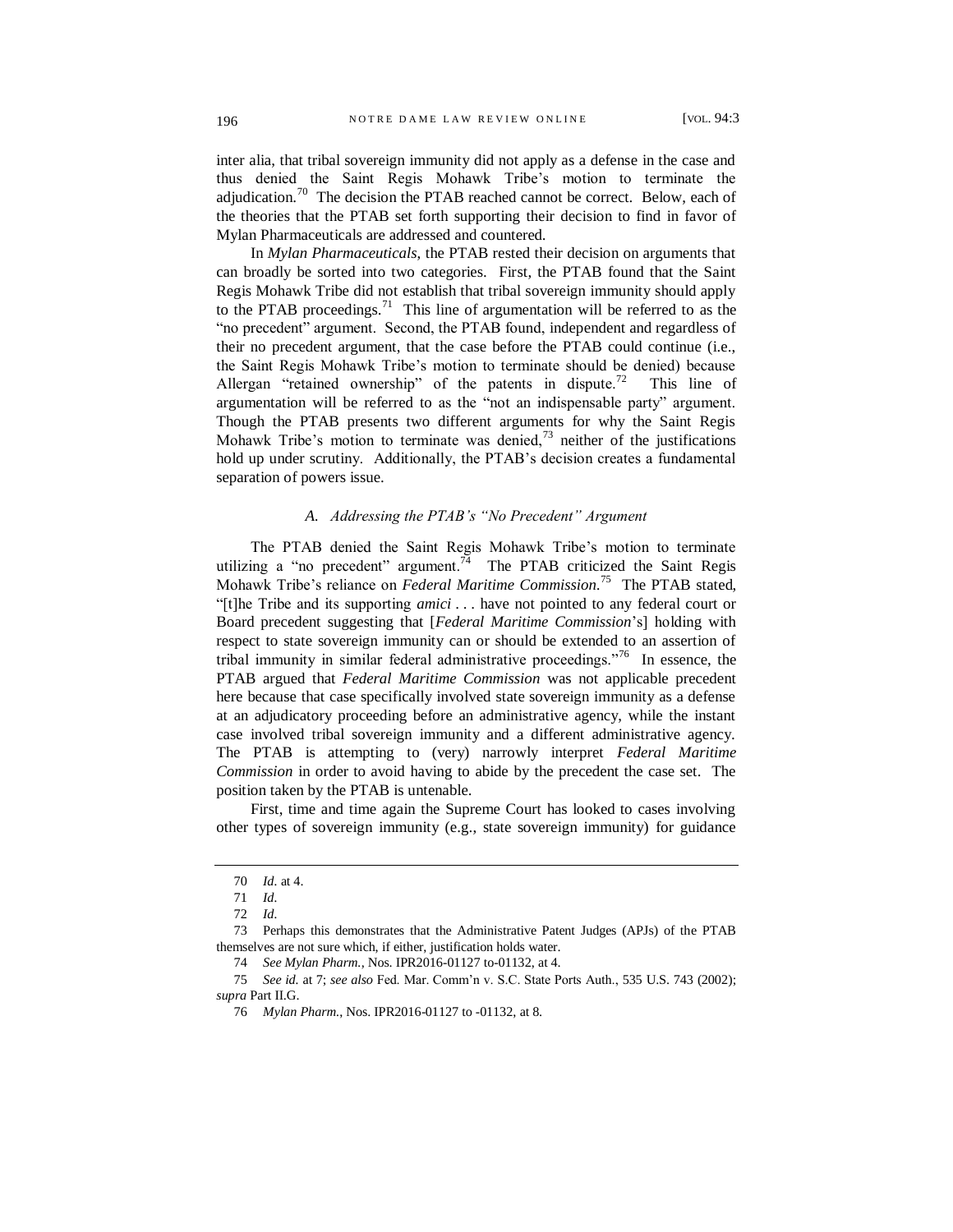when deciding cases involving tribal sovereign immunity.<sup>77</sup> Important precedent should not be summarily dismissed simply because the case involves a different type of sovereign-immunity defense. How the Court has previously dealt with a similar issue involving sovereign immunity should be given substantial weight, regardless of the type of sovereign immunity involved. The PTAB's strategic use of *Kiowa* fails to rebut this proposition.<sup>78</sup> While *Kiowa* does draw a distinction between tribal and state sovereign immunity,<sup>79</sup> the Board's focus on the immunities not being coextensive misses the mark completely.

The point is not that tribal sovereign immunity and state sovereign immunity are the same (or coextensive) and thus should be treated in exactly the same way. The point is that tribal sovereign immunity and state sovereign immunity are *similar* and should be treated in *similar* ways. Further, the portion of *Kiowa* cited by the PTAB is dicta taken completely out of context. The portion of the *Kiowa* decision the PTAB cites to answers the question of whether Native American tribes are subject to state laws for off-reservation activity and has almost nothing to do with the primacy of one form of sovereign immunity over another.<sup>80</sup>

Second, which particular administrative agency a tribe is before when asserting its tribal-sovereign-immunity defense matters only to the extent that a statute may have explicitly waived the use of tribal sovereign immunity as a defense. If a statute (e.g., an agency's organic statute) has not explicitly waived a tribe's sovereign-immunity defense for adjudicative proceedings before a particular agency, then the tribe is free to assert its sovereign immunity.<sup>81</sup> Additionally, in their explanation, the PTAB is approaching tribal sovereign immunity exactly backwards. The presumption is *not* that tribal sovereign immunity does not apply unless a party can present precedent showing that tribal sovereign immunity should apply. The presumption is that tribal sovereign immunity does apply unless Congress or the tribe explicitly and unambiguously waives the right to a tribal-sovereign-immunity defense.<sup>82</sup>

In asking the Saint Regis Mohawk Tribe or the amici to provide a case directly on point to the issue before the PTAB, the PTAB is (intentionally or unintentionally) making a request that is impossible to satisfy. The issue is one of first impression before the PTAB, so logically it follows that no case directly on point to the exact issue would exist. Since it is painfully clear from the Supreme Court precedent that a tribe's sovereign-immunity defense is applicable unless Congress or the tribe says that it is not,  $83$  the burden shifts to the plaintiff to show why such an immunity defense does not apply in this situation: Is there any

<sup>77</sup> *See* Santa Clara Pueblo v. Martinez, 436 U.S. 49, 58 (1978); *see also* Puyallup Tribe, Inc. v. Dep't of Game, 433 U.S. 165, 172–73 (1977); United States v. U.S. Fid. & Guar. Co., 309 U.S. 506, 512–13 (1940); Turner v. United States, 248 U.S. 354, 358 (1919).

<sup>78</sup> Kiowa Tribe of Okla. v. Mfg. Techs., Inc., 523 U.S. 751 (1998).

<sup>79</sup> *See Mylan Pharm.*, Nos. IPR2016-01127 to -01132, at 9.

<sup>80</sup> *See Kiowa*, 523 U.S. at 756.

<sup>81</sup> *See supra* Sections II.B, II.D.

<sup>82</sup> *See supra* Sections II.B, II.D; *see also* United States v. Wheeler, 435 U.S. 313, 322–23 (1978).

<sup>83</sup> *See supra* Sections II.B, II.D; *see also Wheeler*, 435 U.S. at 322–23.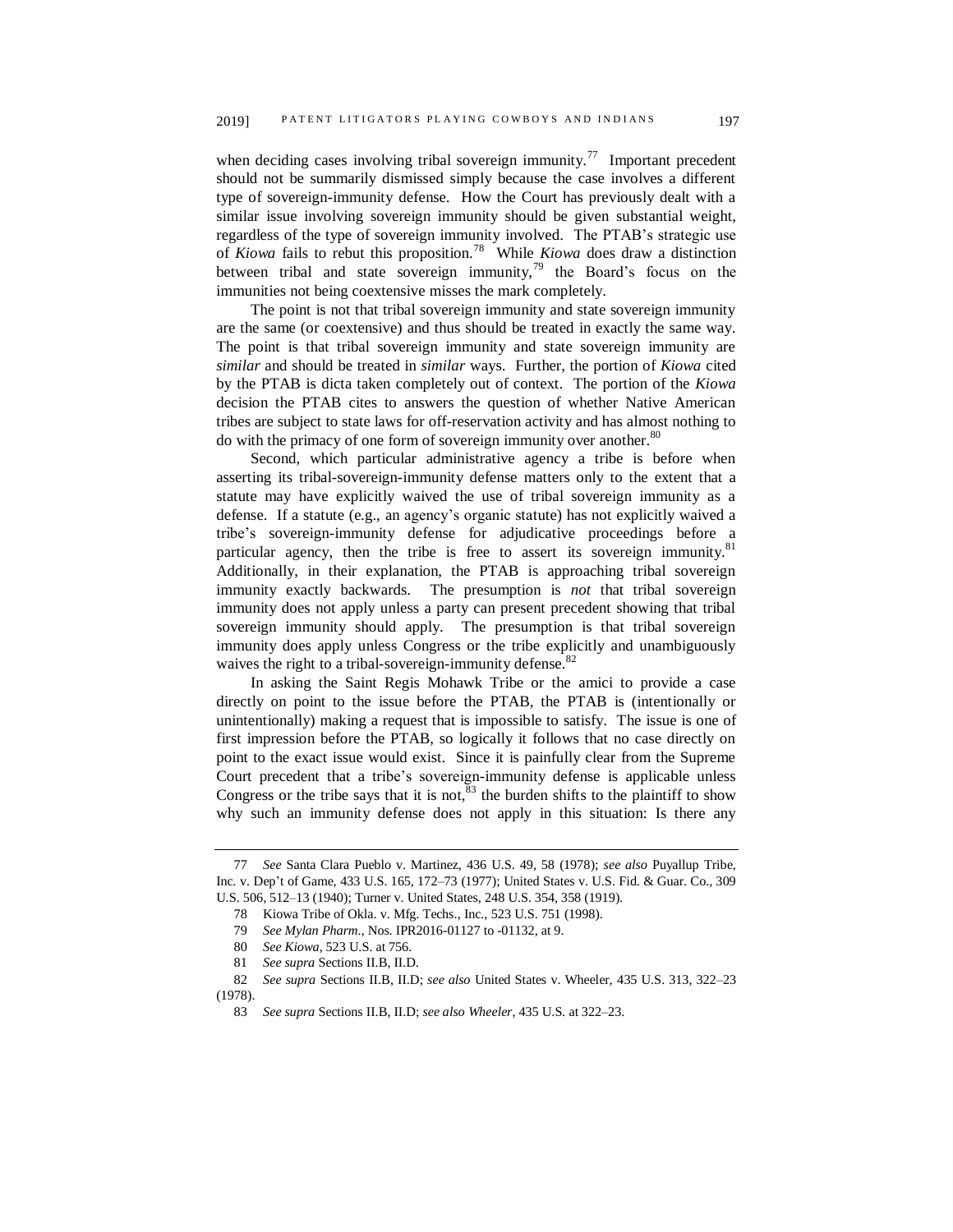precedent that the plaintiffs or the PTAB can point to in support of the position that a tribal-sovereign-immunity defense is not a defense available to a Native American tribal defendant in federal agency adjudication when the tribe has not waived the defense?

Upon close scrutiny, the PTAB's "no precedent" argument does not hold water.

#### *B. Addressing the "Not an Indispensable Party" Argument*

The PTAB also denied the Saint Regis Mohawk Tribe's motion to terminate utilizing a "not an indispensable party" argument.<sup>84</sup> This argument comes in two parts. First, the PTAB argued that the identity of the patent owner does not matter in IPR adjudications because the adjudication is simply about the validity of patent claims.<sup>85</sup> Second, the PTAB argued that Allergan still "owns" the patents in dispute and thus the Saint Regis Mohawk Tribe's assertion of their tribal sovereign immunity is immaterial.<sup>86</sup> Again, the positions taken by the PTAB are untenable.

First, the PTAB's conclusion that ownership of the patent does not matter in an IPR proceeding must be false. $87$  How can the identity of the patent owner not matter in an IPR proceeding? The "inter partes" portion of "inter partes review" literally translates to "between parties."<sup>88</sup> If the proceeding is "between parties," how can the identity of one of the parties not matter? If the identity of the patent owner does not matter and the patent owner is not an important party in the proceeding, do we need the patent owner's interests to be represented at all in an inter partes review proceeding?

Could the PTAB just hold a postgrant reexamination of a patent without any input from the patent owner? With this decision, the PTAB is creating a dangerous precedent for letting one party "litigate" a dispute in an administrative agency adjudicatory proceeding without giving the party who may be deprived of their property right a chance to fight back. In other words, the PTAB is quickly descending into Fifth Amendment takings territory. Simply put, this "support" for the PTAB's denial of the Saint Regis Mohawk Tribe's motion to terminate is an exercise in shoddy reasoning.

Additionally, nowhere in Chapter 31 of Title 35 of the United States Code<sup>89</sup> does the statutory language, which lays the ground rules for IPR proceedings, allow for a proceeding to begin with only one of the two parties. Intriguingly, Chapter 31 is littered with references to the "patent owner." For example, see

<sup>84</sup> *See Mylan Pharm.*, Nos. IPR2016-01127 to -01132, at 4.

<sup>85</sup> *Id.* at 18.

<sup>86</sup> *Id.* at 20, 35.

<sup>87</sup> *Id.* at 18 ("[R]econsideration of the patentability of issued claims via *inter partes* review is appropriate without regard to the identity of the patent owner. We, therefore, determine that the Tribe's assertion of its tribal immunity does not serve as a basis to terminate these proceedings.").

<sup>88</sup> *Inter Partes*, MERRIAM-WEBSTER, https://www.merriamwebster.com/legal/inter%20partes (last visited Feb. 21, 2019).

<sup>89</sup> *See generally* 35 U.S.C. §§ 311–19 (2012).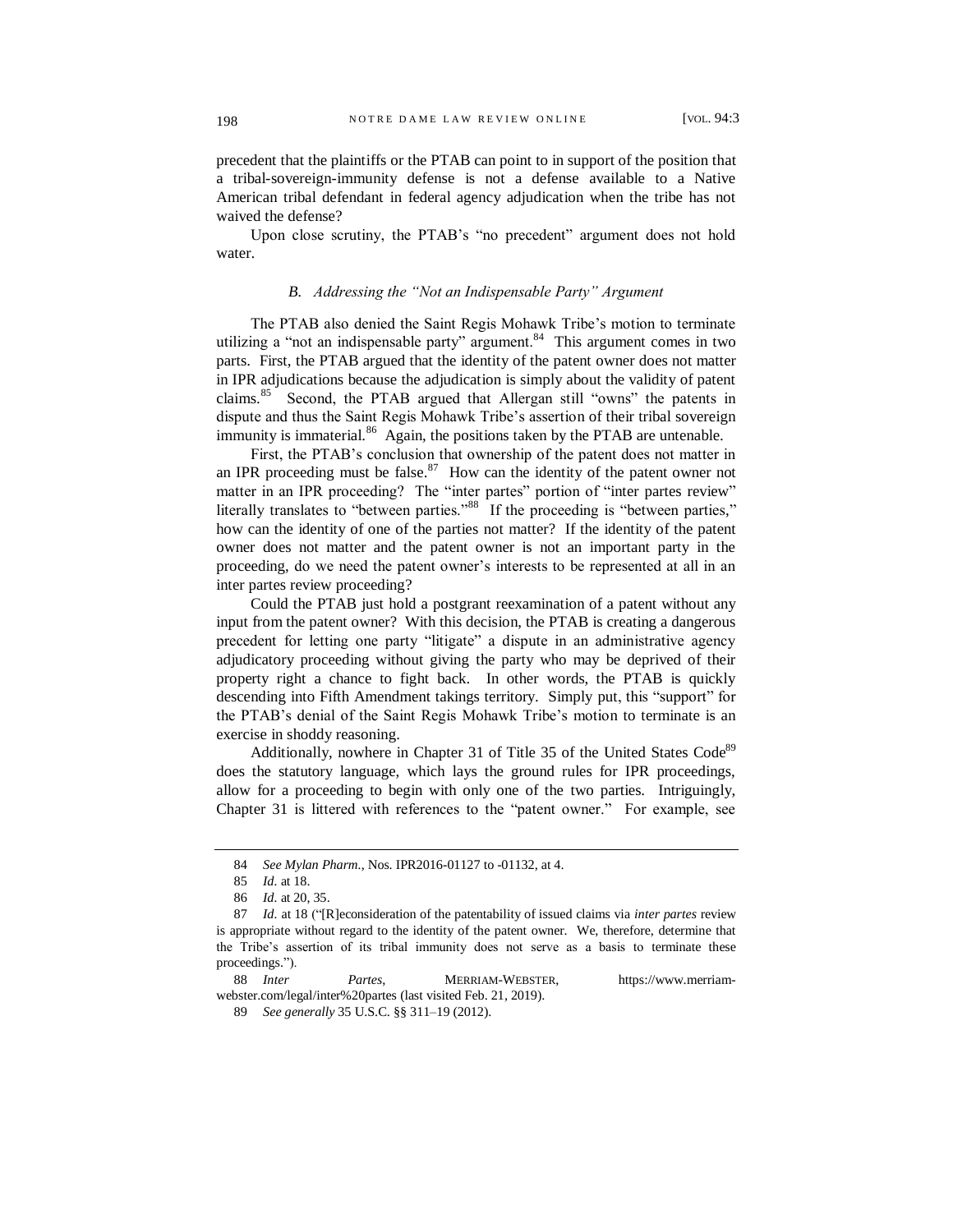§ 312(a)(2).<sup>90</sup> More importantly, see § 312(a)(5), which reads, "provide<sup>[]</sup> copies of any of the documents required . . . to the patent owner."<sup>91</sup> It would be very odd to assert that the patent owner is not a necessary party to an IPR proceeding when the portions of the Code concerning IPR proceedings include frequent reference to a "patent owner." That kind of statutory interpretation would render  $\S 312(a)(5)$ superfluous, which, of course, is to be avoided under the canons of statutory construction.<sup>92</sup> Furthermore, the PTAB's assertion that the patent owner is not a necessary party to an IPR proceeding would render, inter alia, the following portions of Chapter 31 superfluous:  $\S$ § 313,<sup>93</sup> 316(a)(8),<sup>94</sup> 316(a)(10),<sup>95</sup> 316(d),<sup>96</sup>  $317(a)$ ,  $97$  317(b),  $98$  and 319.  $99$ 

Second, the PTAB's assertion that Allergan still "owns" the patents in dispute must be false. The Board wrote, "[b]ased on the terms of the License between Allergan and the [Saint Regis Mohawk] Tribe, we determine that the License transferred 'all substantial rights' in the challenged patents back to Allergan."<sup>100</sup> The PTAB went even further and asserted that even if the tribe is an indispensable party, the Federal Rules of Civil Procedure, which guide the PTAB, do not require joinder of indispensable parties.<sup>101</sup> On this basis, the PTAB completely sidestepped the Saint Regis Mohawk Tribe's assertion of tribal sovereign immunity, finding that Allergan is still the true owner of the patents and thus proceeds with the IPR as if the patents were never transferred to the Saint Regis Mohawk Tribe.<sup>102</sup>

Foremost, it is not the province of an administrative agency taxed with determining the validity of patent claims to inquire into whether a particular patent-licensing deal is up to snuff. That is simply outside the scope of the agency's powers as delegated by Congress. In general, the USPTO has two responsibilities: (1) "granting and issuing of patents and the registration of

94 *See id.* § 316(a)(8) (referring back to the § 313 response).

95 *See id.* § 316(a)(10) ("providing either party with the right to an oral hearing").

96 *See id.* § 316(d).

97 *See id.* § 317(a) (settlement).

98 *See id.* § 317(b) (settlement).

99 *See id.* § 319 ("Any *party* to the inter partes review shall have the right to be a party to the appeal." (emphasis added)). If the patent owner was not treated as a party to the IPR, would the patent owner have standing to appeal?

100 *See* Mylan Pharm. Inc. v. Saint Regis Mohawk Tribe, Nos. IPR2016-01127 to -01132, at 20 (P.T.A.B. Feb. 23, 2018).

102 *Id.* at 39–40.

<sup>90</sup> *See id.* § 312(a)(2) ("[T]he petition identifies all *real parties* in interest." (emphasis added)).

<sup>91</sup> *Id.* § 312(a)(5).

<sup>92</sup> *See, e.g.*, TRW Inc. v. Andrews, 534 U.S. 19, 31 (2001) ("It is 'a cardinal principle of statutory construction' that 'a statute ought, upon the whole, to be so construed that, if it can be prevented, no clause, sentence, or word shall be superfluous, void, or insignificant.'" (quoting Duncan v. Walker, 533 U.S. 167, 174 (2001))).

<sup>93</sup> *See* 35 U.S.C. § 313 ("[T]he patent owner shall have the right to file a preliminary response.").

<sup>101</sup> *Id.* at 36.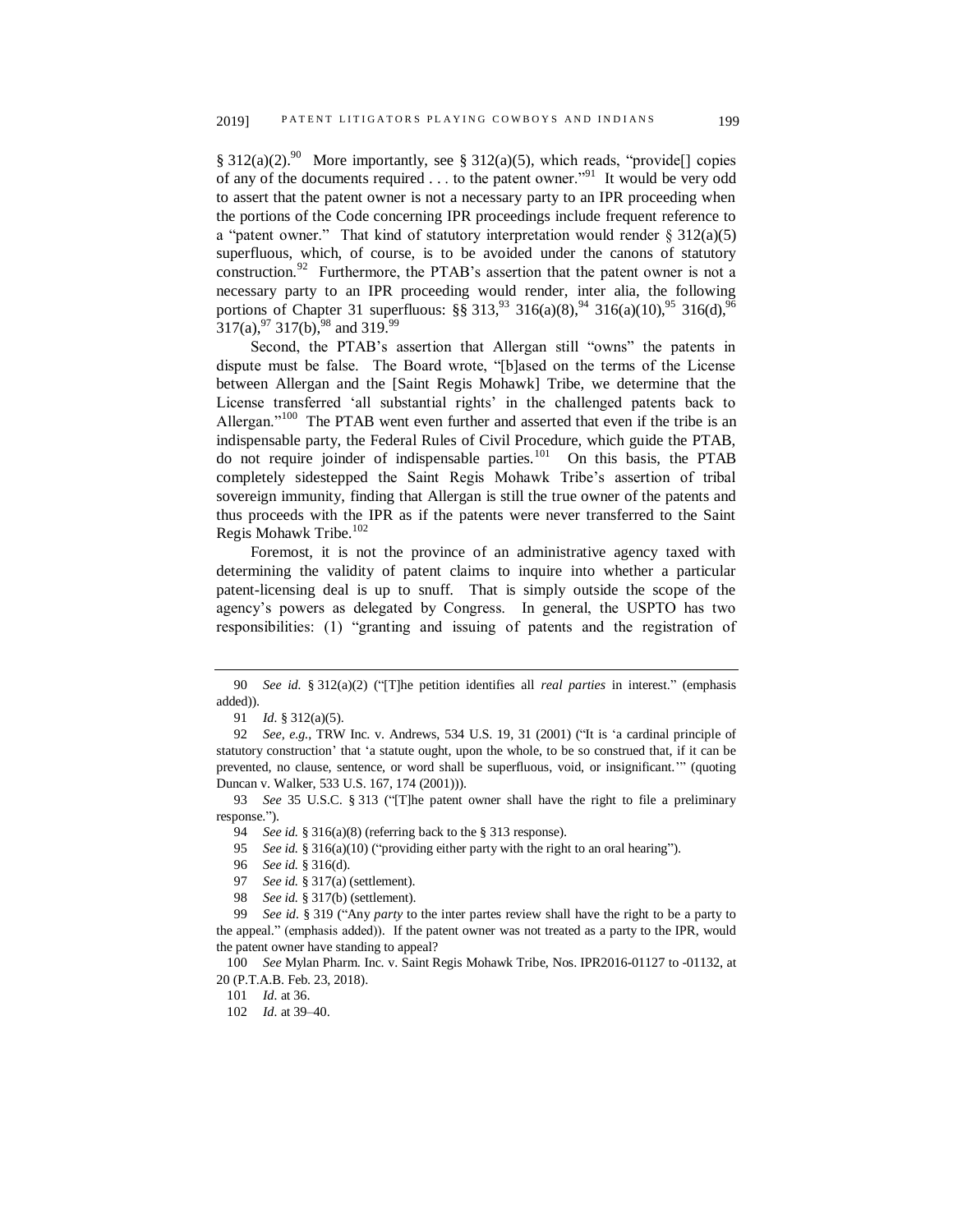trademarks" and (2) "disseminating to the public information with respect to patents and trademarks."<sup>103</sup> In acting as an arbiter to decide whether a "transfer and license back" deal is valid, the PTAB has encroached on the judiciary's power. Here, the PTAB is exercising power that it does not have. If there are questions concerning the legitimacy of the deal between Allergan and the Saint Regis Mohawk Tribe, those questions should be addressed before an Article III judge.

Furthermore, the kind of bargain that the PTAB is challenging, transfer and license back, is not unusual. In fact, intellectual property holding companies that are subsidiaries of larger corporations make frequent use of transfer and license back deals. Without such deals, intellectual property holding companies would serve no useful purpose for the parent company. Additionally, these deals have been upheld in other areas of intellectual property law (e.g., trademark law).<sup>104</sup> Even if an Article III judge agreed with the PTAB's holding that the license and transfer back deal between Allergan and the Saint Regis Mohawk Tribe was a "sham" because the Saint Regis Mohawk Tribe transferred all substantial rights back to Allergan, that does not change the fact that the PTAB incorrectly interpreted and applied tribal law to the question of whether tribal sovereign immunity is an available defense in IPR proceedings. If an Article III judge agrees that, because of the structure of the specific transaction, tribal sovereign immunity is not an applicable defense in this particular case, that ruling should not be interpreted to mean that tribal sovereign immunity is never an available defense in an IPR proceeding.

Upon close scrutiny, the PTAB's "not an indispensable party" argument does not hold water.

#### *C. Unnecessary Separation of Powers Issue Created*

The PTAB, in issuing its decision in *Mylan Pharmaceuticals*, has unintentionally created a separation of powers issue. In *Bay Mills*,<sup>105</sup> the Supreme Court found, "it is fundamentally Congress's job, not [the Court's], to determine whether or how to limit tribal immunity."<sup>106</sup> As Professor Greg Ablavsky wrote, "[a]stonishingly, the PTAB's decision never discusses the facts, holding, or reasoning of *Bay Mills*."<sup>107</sup> If it is solely Congress's job to decide how and where tribal sovereign immunity applies, and Congress has not delegated that authority to decide to the USPTO, then it follows that the USPTO cannot decide issues relating to tribal sovereign immunity. In deciding when to apply tribal sovereign immunity

<sup>103</sup> 35 U.S.C. § 2(a)(1)–(2).

<sup>104</sup> *See, e.g.*, E. & J. Gallo Winery v. Gallo Cattle Co., 967 F.2d 1280 (9th Cir. 1992); *see also* Raufast S.A. v. Kicker's Pizzazz, Ltd., 208 U.S.P.Q. 699, 1980 WL 30295 (E.D.N.Y. Sept. 8, 1980); Syntex Labs., Inc. v. Norwich Pharmacal Co., 315 F. Supp. 45, 55–56 (S.D.N.Y. 1970), *aff'd on other grounds*, 437 F.2d 566 (2d Cir. 1971).

<sup>105</sup> Michigan v. Bay Mills Indian Cmty., 572 U.S. 782 (2014).

<sup>106</sup> *Id.* at 800.

<sup>107</sup> Greg Ablavsky, *Tribal Sovereign Immunity and Patent Law, Part II: Lessons in Shoddy Reasoning from the PTAB*, WRITTEN DESCRIPTION (Feb. 27, 2018), https://writtendescription.blogspot.com/2018/02/tribal-sovereign-immunity-and-patent.html.